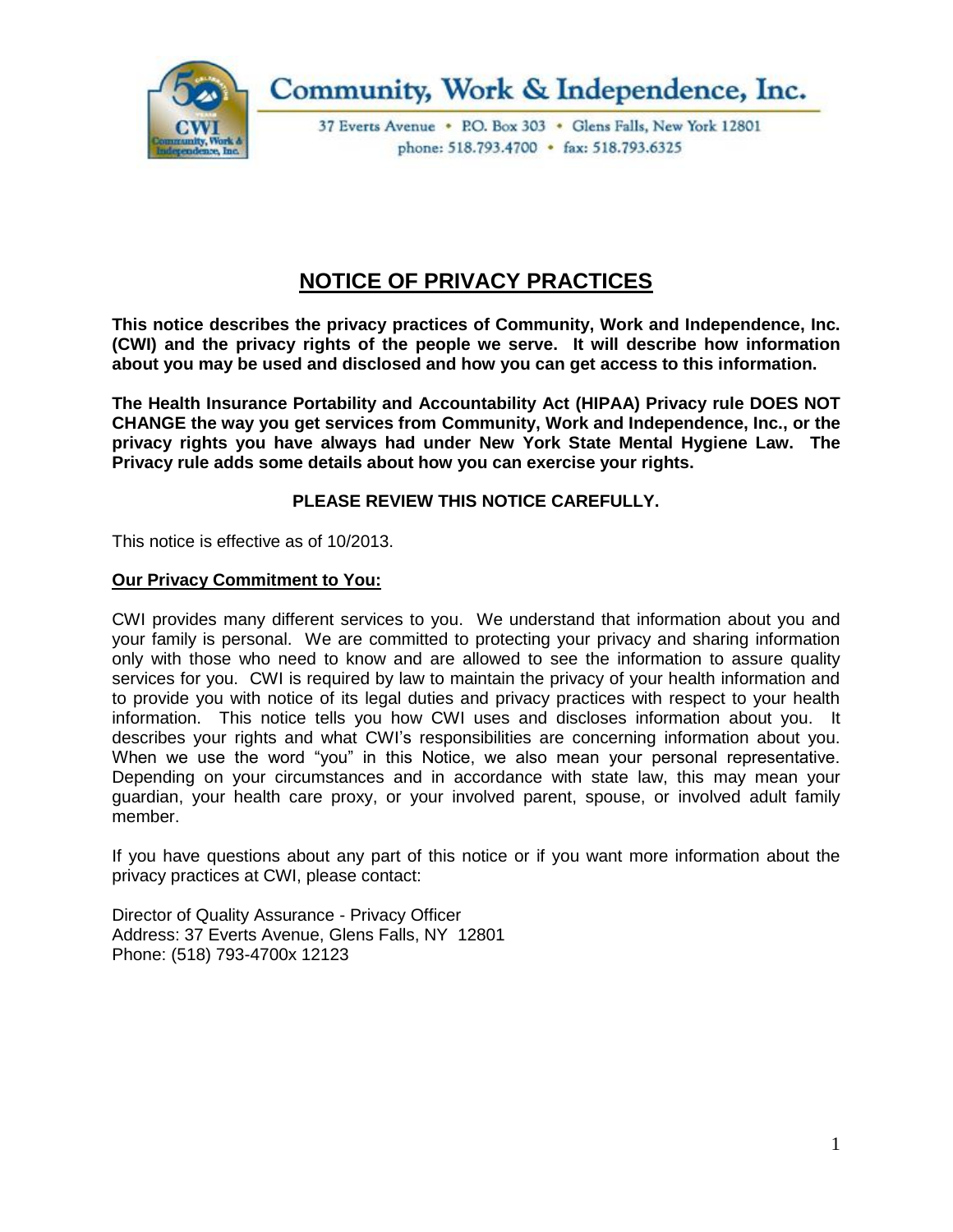## **Who will follow this Notice:**

All people who work for CWI will follow this notice. This includes employees, persons CWI contracts with who are authorized to enter information in your record or need to review your record to provide services to you, and volunteers who CWI allows to assist you.

#### **What information is protected:**

All information that we create or keep that relates to your health or care and treatment, including but not limited to your name, address, birth date, social security number, your medical information, your service or treatment plan, and other information (including photographs or other images) about your care in our programs, is considered protected information. **In this Notice, we refer to protected information as protected health information or "PHI".** We create and collect information about you and we keep a record of the care and services you receive though this agency. The information about you is kept in a record; it may be in the form of paper documents in a chart or on a computer. We refer to the information that we create, collect, and keep as a "record" in this Notice.

#### **Your Health Information Rights:**

Unless otherwise required by law, your record is the physical property of CWI, but the information in it belongs to you and you have the right to have your information kept confidential. You have the following rights concerning your PHI:

- You have a right to see or inspect your PHI and obtain a copy of the information. Some exceptions apply, such as information compiled for use in court or administration proceedings. NOTE: CWI requires you to make your request for records in writing to the Privacy Officer. You may request copies in paper format or in an electronic form such as a CD, portable device, or memory stick. In some instances, we may charge you for copies.
- If we deny your request to see your information, you have the right to request a review of that denial. The President and CEO/designee will appoint a licensed health care professional to review the record and decide if you may have access to the record.
- You have the right to ask CWI to change or amend information that you believe is incorrect or incomplete. We may deny your request in some cases, for example, if the record was not created by CWI or if after reviewing your request, we believe the record is accurate and complete.
- You have the right to request a list of the disclosures that CWI has made of your PHI. The list, however, does not include certain disclosures, such as those made for treatment, payment, and health care operations, or disclosures made to you or made to others with your permission.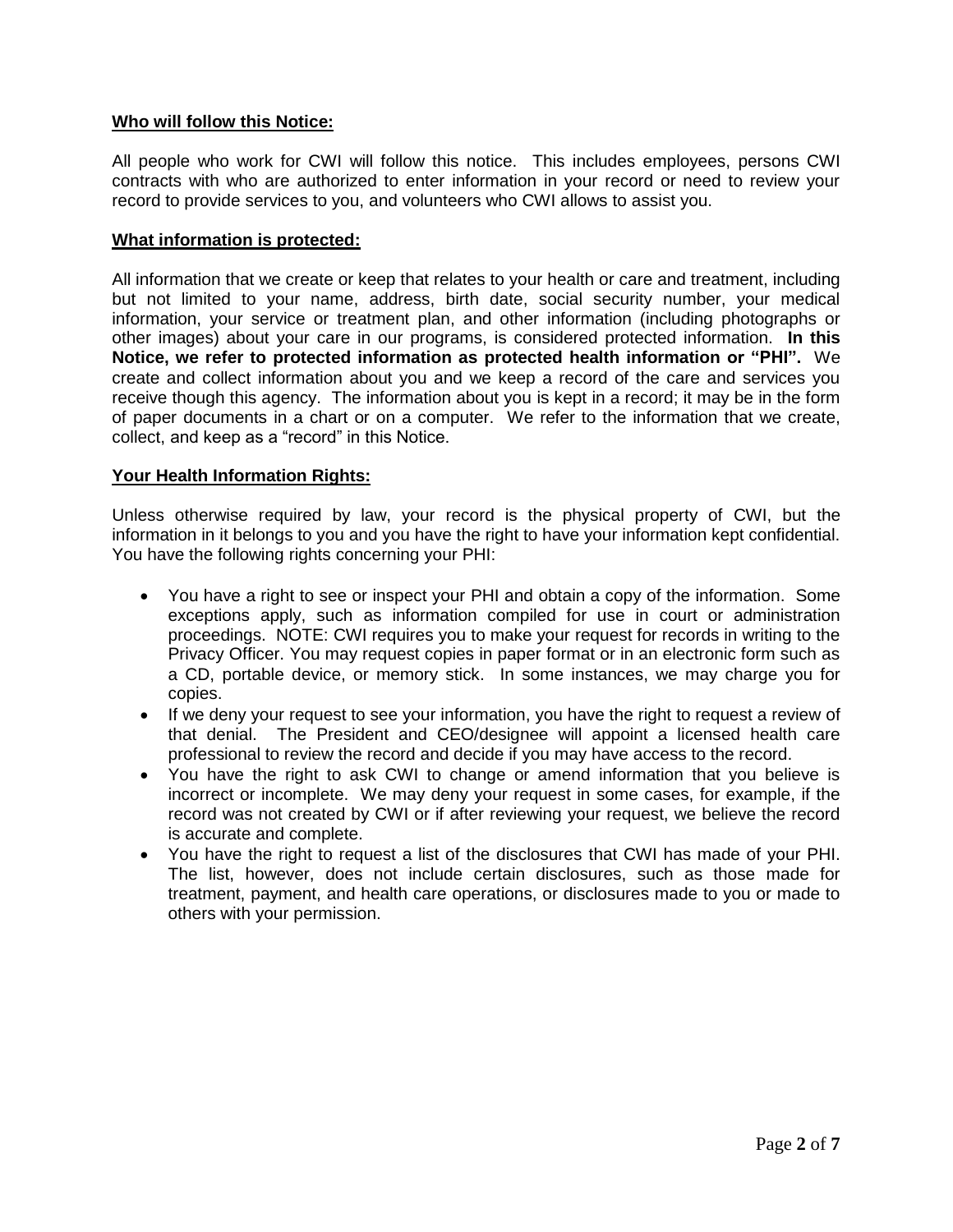- You have the right to request a restriction on uses or disclosures of your health information related to treatment, payment, health care operations, and disclosures to involved family. CWI, however, is not required to agree to your request.
- You have the right to request that CWI communicates with you in a way that will help keep your information confidential. You may request alternate ways of communication with you or request that communications are forwarded to alternative locations.
- You will be notified if there is a breach of unsecured PHI containing your information; we are required by federal law to provide notification to you.
- To request access to your clinical information or to request any of the rights listed here, you may contact:

Director of Quality Assurance - Privacy Officer Address: 37 Everts Avenue, Glens Falls, NY 12801 Phone: (518) 793-4700x 12123

### *NOTE: Other regulations may restrict access to HIV/AIDS information and federally protected drug and alcohol information. See any special authorizations or consent forms that will specify what information may be released and when, or contact the Privacy Officer listed above.*

## **Our Responsibilities to You:**

We are required to:

- Maintain the privacy of your information in accordance with federal and state laws.
- Give you this Notice that tells you how we will keep your information private.
- Tell you if we are unable to agree to a limit on the use or disclosure that you request.
- Carry out reasonable requests to communicate information to you by special means or at other locations.
- Get your written permission to use or disclose your information except for the reasons explained in this notice.
- We have the right to change our practices regarding the information we keep. If practices are changed, we will tell you by giving you a new notice. Notices will be posted on our website: cwinc.org.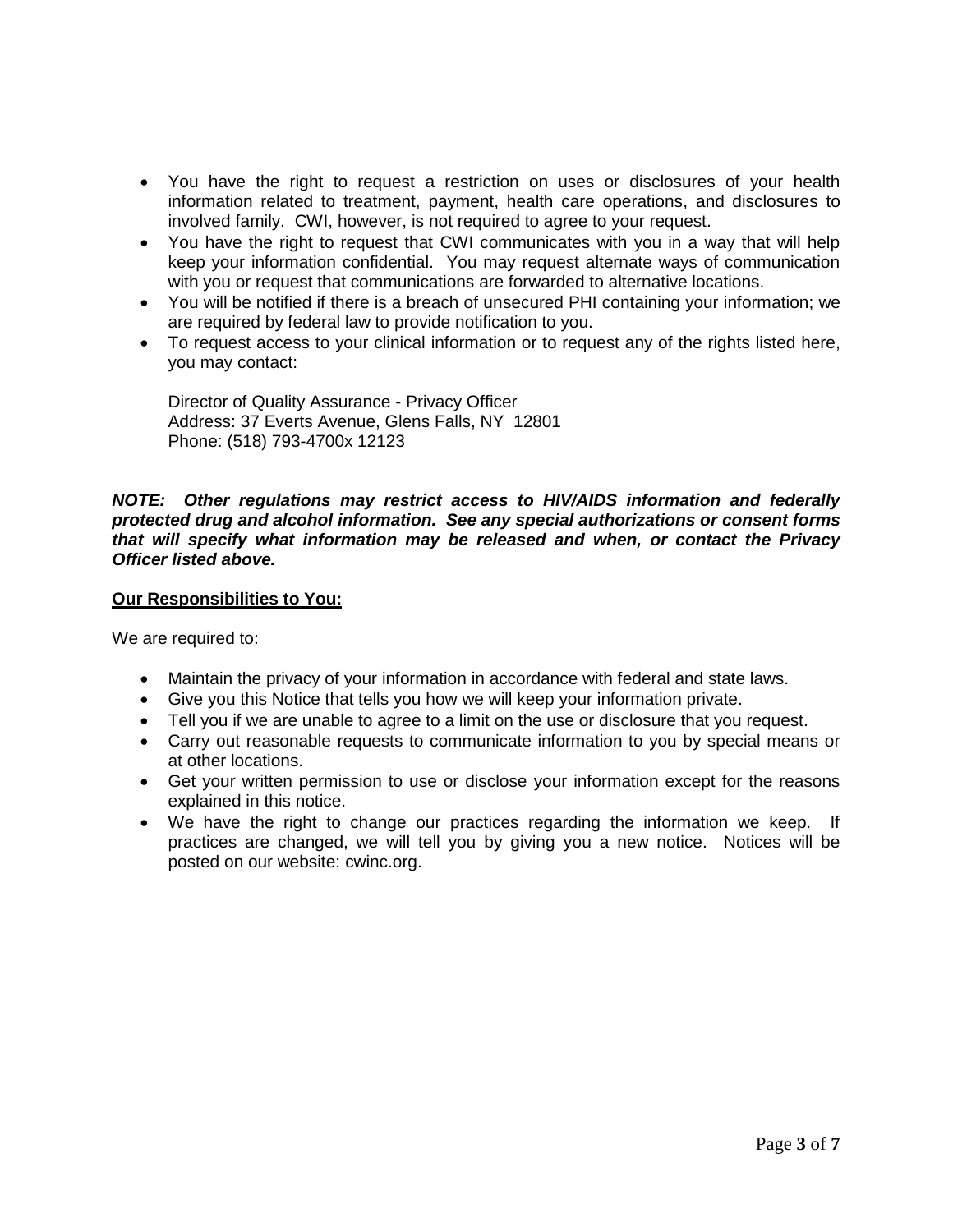## **How CWI Uses and Discloses Your Health Information:**

CWI may use and disclose information without your permission for the purposes described below. For each of the categories of uses and disclosures, we explain what we mean and offer an example. Not every use or disclosure is described, but all of the ways we will use or disclose information will fall within these categories.

- **Treatment:** CWI will use your information to provide you with treatment and services. We may disclose information to doctors, nurses, psychologists, social workers, and other CWI personnel, volunteers, or interns who are involved in providing your care. For example, involved staff may discuss your information to develop and carry out your treatment or service plan and other CWI staff may share your information to coordinate different services you need, such as medical tests, respite care, transportation, etc. We may also need to disclose your information to other providers outside of CWI who are responsible for providing you with services.
- **Payment:** CWI will use your information so that we can bill and collect payment from you, a third party, an insurance company, Medicare or Medicaid, or other government agencies. For example, we may need to provide your health care insurer with information about the services you received in our agency or through one of our programs so they will pay us for the services. In addition, we may disclose your information to receive prior approval for payment for services you may need.
- **Health Care Operations:** CWI will use clinical information for administrative operations. These uses and disclosures are necessary to operate CWI programs and to make sure all individuals receive appropriate, quality care. For example, we may use information for quality improvement to review our treatment and services and to evaluate the performance of our staff in serving you.

We may also disclose information to clinicians and other personnel for on-the-job training. We will share your health information with other CWI staff for the purposes of obtaining legal services from our attorneys, conducting fiscal audits, and for fraud and abuse detection and compliance through our Compliance Program. We may also disclose information to our business partners who need access to the information to perform administrative or professional services on our behalf.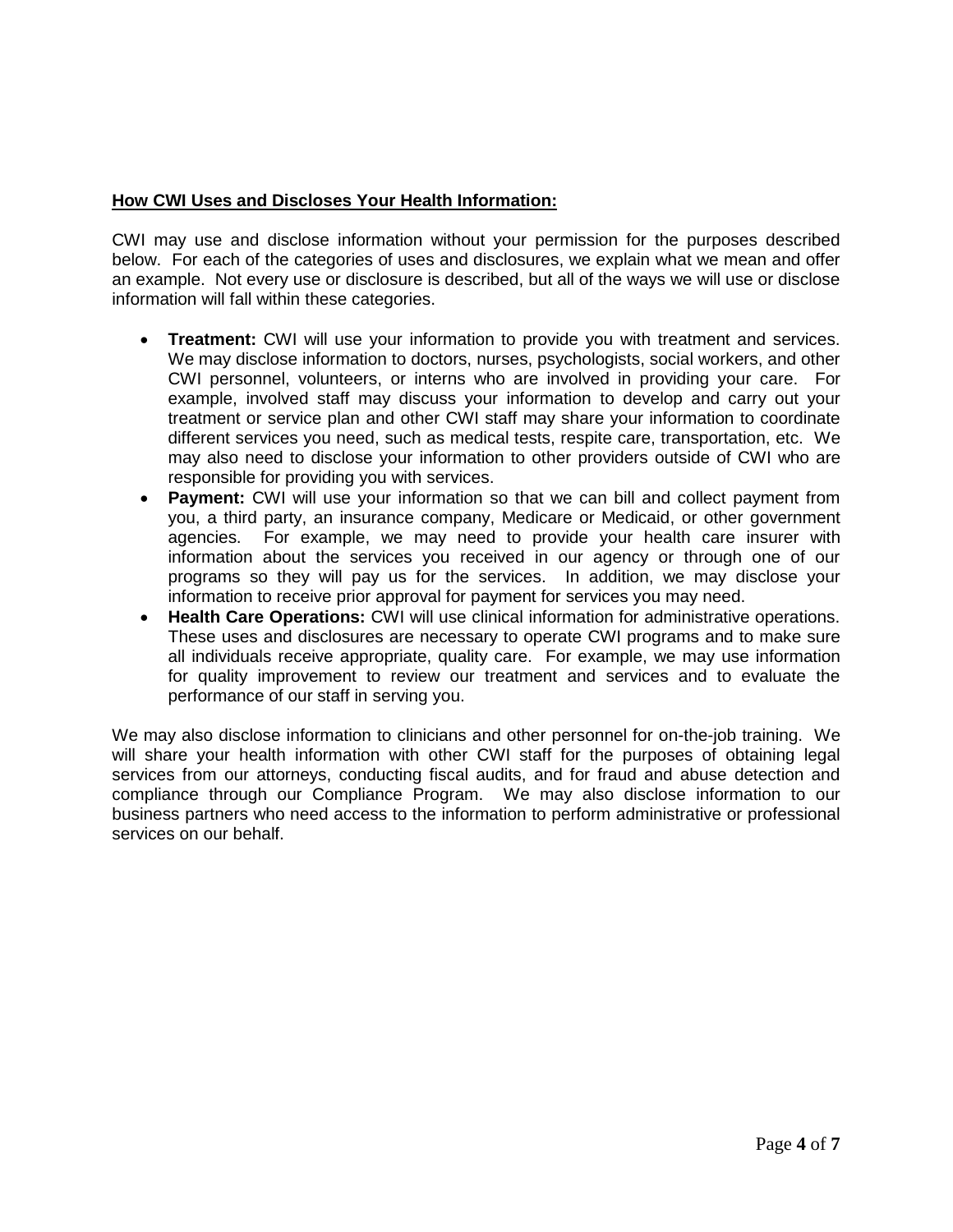## **Other Uses and Disclosures that Do Not Require your Permission:**

In addition to treatment, payment, and health care operations, CWI will use your information without your permission for the following reasons:

- When we are **required to do so by federal or state law**.
- For **public health reasons**, including prevention and control of disease, injury or disability, reporting births and deaths, reporting child abuse or neglect, reporting reactions to medication or problems with products, and to notify people who may have been exposed to a disease or are at risk of spreading the disease.
- To report **domestic violence and adult abuse or neglect** to government authorities if necessary to prevent serious harm.
- For **health oversight activities**, including audits, investigations, surveys and inspections, and licensure. These activities are necessary for government to monitor the health care system, government programs, and compliance with civil rights laws. Health oversight activities do not include investigations that are not related to the receipt of health care or receipt of government benefits in which you are the subject.
- For **judicial and administrative proceedings**, including hearings and disputes. If you are involved in a court or administrative proceeding we will disclose information if the judge or presiding officer orders us to share the information.
- For **law enforcement purposes**, in response to a court order or subpoena, to report a possible crime, to identify a suspect or witness or missing person, to provide identifying data in connection with a criminal investigation, and to the district attorney in furtherance of a criminal investigation of client abuse.
- Upon your death, to **coroners or medical examiners** for identification purposes or to determine cause of death, and to **funeral directors** to allow them to carry out their duties.
- To organ procurement organizations to accomplish cadaver, eye, tissue, or **organ donations** in compliance with state law.
- For **research** purposes when you have agreed to participate in the research and the Privacy Oversight Committee has approved the use of the clinical information for the research purposes.
- To **prevent or lessen a serious and imminent threat** to your health and safety or someone else's.
- To authorize federal officials for intelligence and other **national security** activities authorized by law or to provide **protective services to the President** and other officials.
- To **correctional institutions** or **law enforcement officials** if you are an inmate and the information is necessary to provide you with health care, protect your health and safety or that of others, or for the safety of the correctional institution.
- To **governmental agencies that administer public benefits** if necessary to coordinate the covered functions of the programs.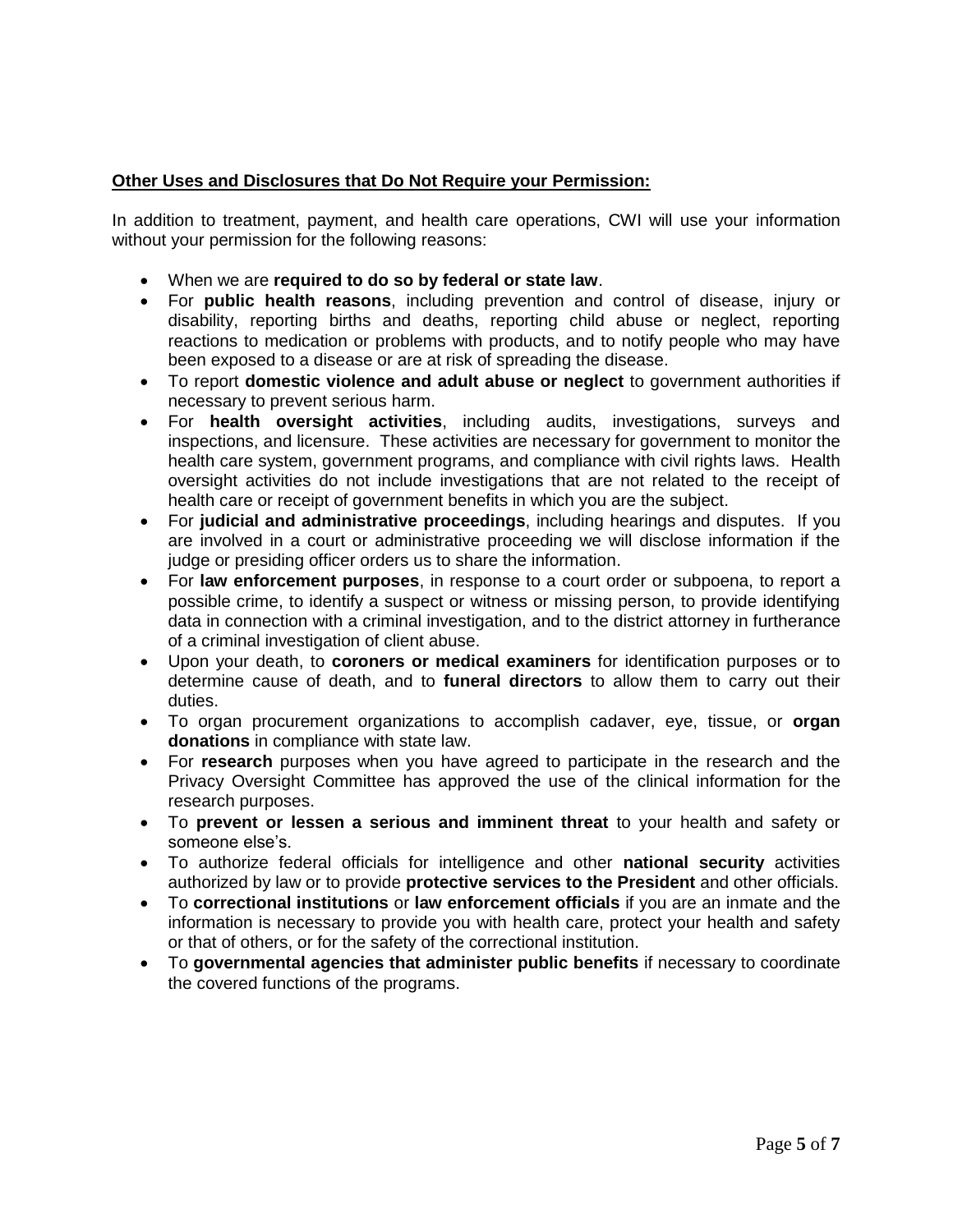## **Uses and Disclosures that Require Your Agreement:**

CWI may disclose information to the following persons if we tell you we are going to use or disclose it and you agree or do not object:

- To **family members and personal representatives** who are involved in your care if the information is relevant to their involvement and to notify them of your condition and location.
- To **disaster relief organizations** that need to notify your family about your condition and location should a disaster occur.
- For **fundraising** purposes, we may disclose information to a charitable program that assists us in fundraising with your permission. You have the right to refuse or opt out if you previously agreed to communications regarding fundraising.
- For marketing of health- related services, we will not use your health information for marketing communications without your permission.

#### **Authorization Required For All Other Uses and Disclosures:**

 For all other types of uses and disclosures not described in this Notice, CWI will use or disclose information only with a written authorization signed by you that states who may receive the information, what information is to be shared, the purpose of the use or disclosure and an expiration for the authorization. Written authorizations are always required for use and disclosure for marketing purposes, such as agency newsletters and press releases.

**Note**: If you cannot give permission due to an emergency, CWI may release information in your best interest. We must tell you as soon possible after releasing the information.

You may revoke your authorization at any time. If you revoke your authorization in writing we will no longer use or disclose your information for the reasons stated in your authorization. We cannot, however, take back disclosures we made before you revoked and we must retain information that indicates the services we have provided to you.

#### **Changes to this Notice:**

**We reserve the right to change this Notice**. We reserve the right to make changes to terms described in this Notice and to make the new notice terms effective to all information that CWI maintains. We will post the new notice with the effective date on our website at cwinc.org and in our facilities. In addition, we will offer you a copy of the revised notice at your next scheduled service planning meeting.